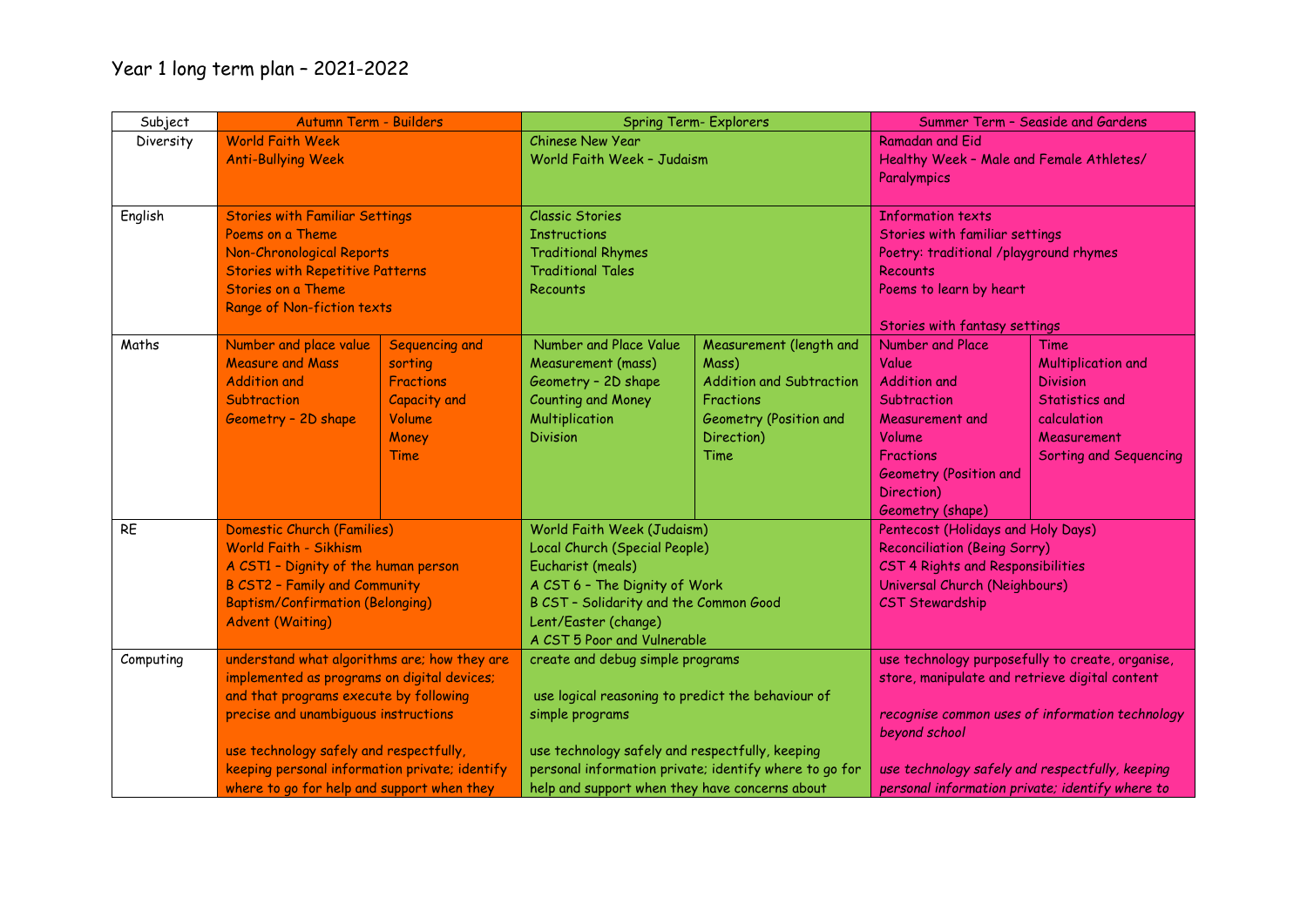## Year 1 long term plan – 2021-2022

|           | have concerns about content or contact on the<br>internet or other online technologies.                                                                                                         | content or contact on the internet or other online<br>technologies. (REVISIT)                                                                                                                                                                      | go for help and support when they have concerns<br>about content or contact on the internet or other<br>online technologies. (REVISIT)                                                                                          |
|-----------|-------------------------------------------------------------------------------------------------------------------------------------------------------------------------------------------------|----------------------------------------------------------------------------------------------------------------------------------------------------------------------------------------------------------------------------------------------------|---------------------------------------------------------------------------------------------------------------------------------------------------------------------------------------------------------------------------------|
| Science   | <b>Materials</b>                                                                                                                                                                                | Animals including humans<br>Seasonal changes                                                                                                                                                                                                       | Plants                                                                                                                                                                                                                          |
| History   | Changes within living memory- houses and<br>homes. Buildings- pyramids/colosseum<br>Changes in our local community drawing on<br><b>SOUPCES</b><br>Female builders to challenge stereotypes     | Lives of significant individuals- Explorers, Neil<br>Armstrong and Ibn Battuta.<br>Inuit people<br>Female explorers                                                                                                                                | Changes within living memory- Seaside's<br>(Blackpool and other seaside's- Victorian link)                                                                                                                                      |
| Geography | Use basic geographical vocabulary to refer to<br>key human features, including city, town<br>village, factory, farm, house, office, port and<br>shop.                                           | Identify seasonal and daily weather patterns in the<br>United Kingdom and the location of hot and cold areas<br>of the world in relation to the equator and the North<br>and South poles. N/S/E/W and different climates.                          | Use basic geographical vocabulary to refer to<br>- Key physical features including beach, cliff,<br>coast, forest, hill, mountain, sea, ocean, river, soil<br>valley, vegetation, season and weather. Name<br>different oceans. |
|           | Look for human features on maps and identify<br>symbols                                                                                                                                         | Use simple compass directions (N,S,E,W) and<br>locational and directional language (eg near and far,<br>left and right) to describe the location of features<br>and routes on a map.                                                               | Look for physical features on maps and identify<br>symbols                                                                                                                                                                      |
| Art       | <b>Sculpture</b> - Use a range of materials<br>creatively to design and make products<br>Sculpt a building                                                                                      | To use drawing, painting and sculpture to develop and<br>share their ideas, experiences and imagination                                                                                                                                            | To develop a wide range of art and design<br>techniques in using colour, pattern, texture, line,<br>shape, form and space<br>Collage - Kate Durdy female artist                                                                 |
| D&T       | Select from and use a range of tools and<br>equipment to perform practical tasks (for<br>example cutting, shaping, joining and finishing)<br>Using equipment to create furniture for a<br>house | Transport - Make and evaluate different methods of<br>transportation<br>Generate, develop, model and communicate their<br>ideas through talking, drawing templates, mock-ups<br>and, where appropriate information and<br>communication technology | Puppets- Explore and evaluate a range of existing<br>products<br>Evaluate ideas and products against a design<br>criteria                                                                                                       |
| PE        | Dance - from around the world<br>Perform dances using simple movement<br>patterns                                                                                                               | Athletics/ Gymnastics<br>master basic movements including running, jumping,<br>throwing and catching, as well as<br>developing balance, agility and co-ordination, and<br>begin to apply these in a range of<br>activities                         | Games<br>participate in team games, developing simple<br>tactics for attacking and defending                                                                                                                                    |